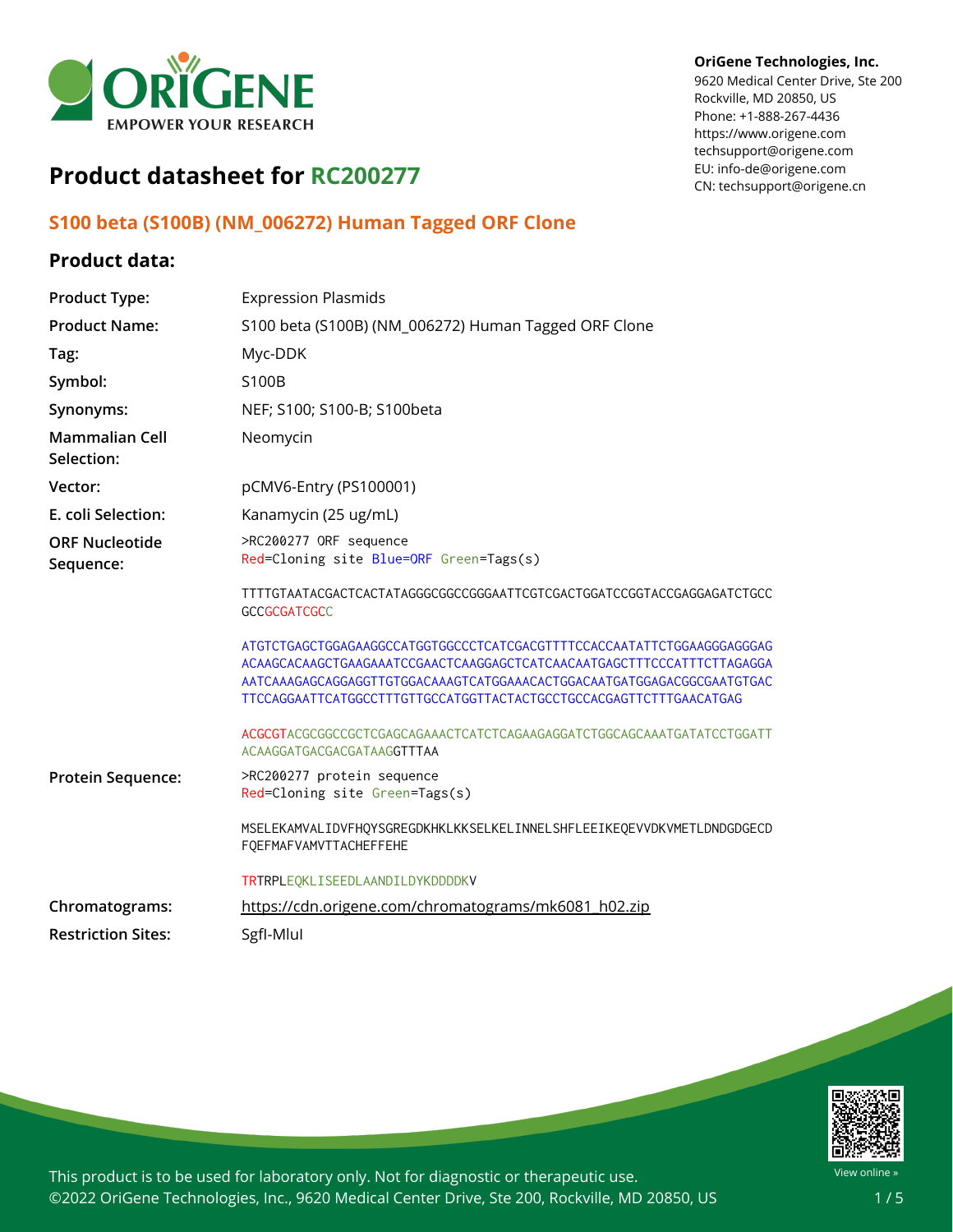

#### **Cloning Scheme:**



\* The last codon before the Stop codon of the ORF

#### **Plasmid Map:**



| ACCN:            | NM 006272 |
|------------------|-----------|
| <b>ORF Size:</b> | $276$ bp  |

This product is to be used for laboratory only. Not for diagnostic or therapeutic use. ©2022 OriGene Technologies, Inc., 9620 Medical Center Drive, Ste 200, Rockville, MD 20850, US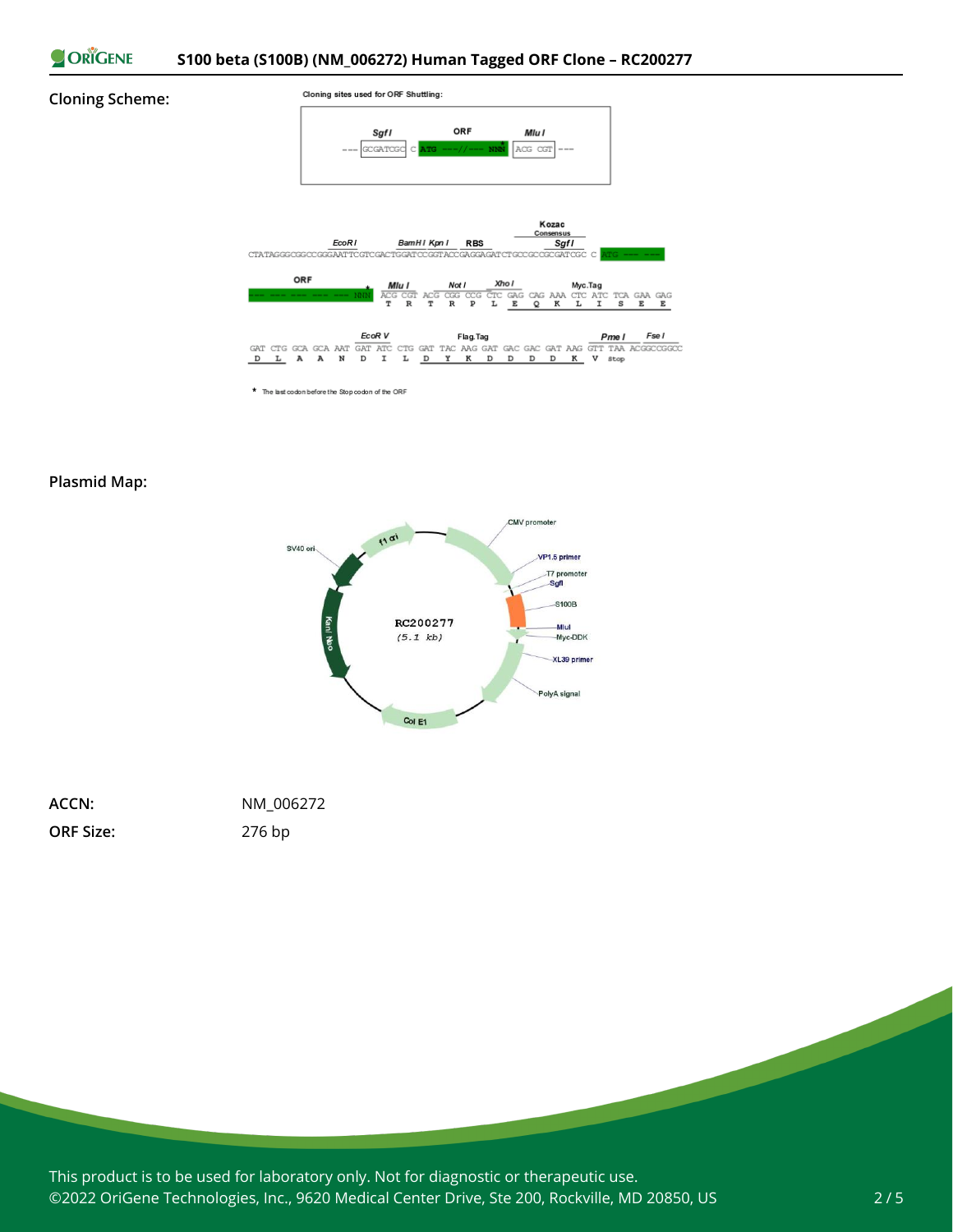| <b>ORIGENE</b>                | S100 beta (S100B) (NM_006272) Human Tagged ORF Clone - RC200277                                                                                                                                                                                                                                                                                                                                                                                                                                                                             |
|-------------------------------|---------------------------------------------------------------------------------------------------------------------------------------------------------------------------------------------------------------------------------------------------------------------------------------------------------------------------------------------------------------------------------------------------------------------------------------------------------------------------------------------------------------------------------------------|
| <b>OTI Disclaimer:</b>        | Due to the inherent nature of this plasmid, standard methods to replicate additional amounts<br>of DNA in E. coli are highly likely to result in mutations and/or rearrangements. Therefore,<br>OriGene does not guarantee the capability to replicate this plasmid DNA. Additional amounts<br>of DNA can be purchased from OriGene with batch-specific, full-sequence verification at a<br>reduced cost. Please contact our customer care team at custsupport@origene.com or by<br>calling 301.340.3188 option 3 for pricing and delivery. |
|                               | The molecular sequence of this clone aligns with the gene accession number as a point of<br>reference only. However, individual transcript sequences of the same gene can differ through<br>naturally occurring variations (e.g. polymorphisms), each with its own valid existence. This<br>clone is substantially in agreement with the reference, but a complete review of all prevailing<br>variants is recommended prior to use. More info                                                                                              |
| <b>OTI Annotation:</b>        | This clone was engineered to express the complete ORF with an expression tag. Expression<br>varies depending on the nature of the gene.                                                                                                                                                                                                                                                                                                                                                                                                     |
| Components:                   | The ORF clone is ion-exchange column purified and shipped in a 2D barcoded Matrix tube<br>containing 10ug of transfection-ready, dried plasmid DNA (reconstitute with 100 ul of water).                                                                                                                                                                                                                                                                                                                                                     |
| <b>Reconstitution Method:</b> | 1. Centrifuge at 5,000xg for 5min.<br>2. Carefully open the tube and add 100ul of sterile water to dissolve the DNA.<br>3. Close the tube and incubate for 10 minutes at room temperature.<br>4. Briefly vortex the tube and then do a quick spin (less than 5000xg) to concentrate the liquid<br>at the bottom.<br>5. Store the suspended plasmid at -20°C. The DNA is stable for at least one year from date of<br>shipping when stored at -20°C.                                                                                         |
| RefSeq:                       | NM 006272.1, NP 006263.1                                                                                                                                                                                                                                                                                                                                                                                                                                                                                                                    |
| <b>RefSeq Size:</b>           | 1135 bp                                                                                                                                                                                                                                                                                                                                                                                                                                                                                                                                     |
| <b>RefSeq ORF:</b>            | 279 bp                                                                                                                                                                                                                                                                                                                                                                                                                                                                                                                                      |
| Locus ID:                     | 6285                                                                                                                                                                                                                                                                                                                                                                                                                                                                                                                                        |
| UniProt ID:                   | P04271                                                                                                                                                                                                                                                                                                                                                                                                                                                                                                                                      |
| <b>Cytogenetics:</b>          | 21q22.3                                                                                                                                                                                                                                                                                                                                                                                                                                                                                                                                     |
| Domains:                      | S_100, EFh                                                                                                                                                                                                                                                                                                                                                                                                                                                                                                                                  |
| MW:                           | 10.7 kDa                                                                                                                                                                                                                                                                                                                                                                                                                                                                                                                                    |

This product is to be used for laboratory only. Not for diagnostic or therapeutic use. ©2022 OriGene Technologies, Inc., 9620 Medical Center Drive, Ste 200, Rockville, MD 20850, US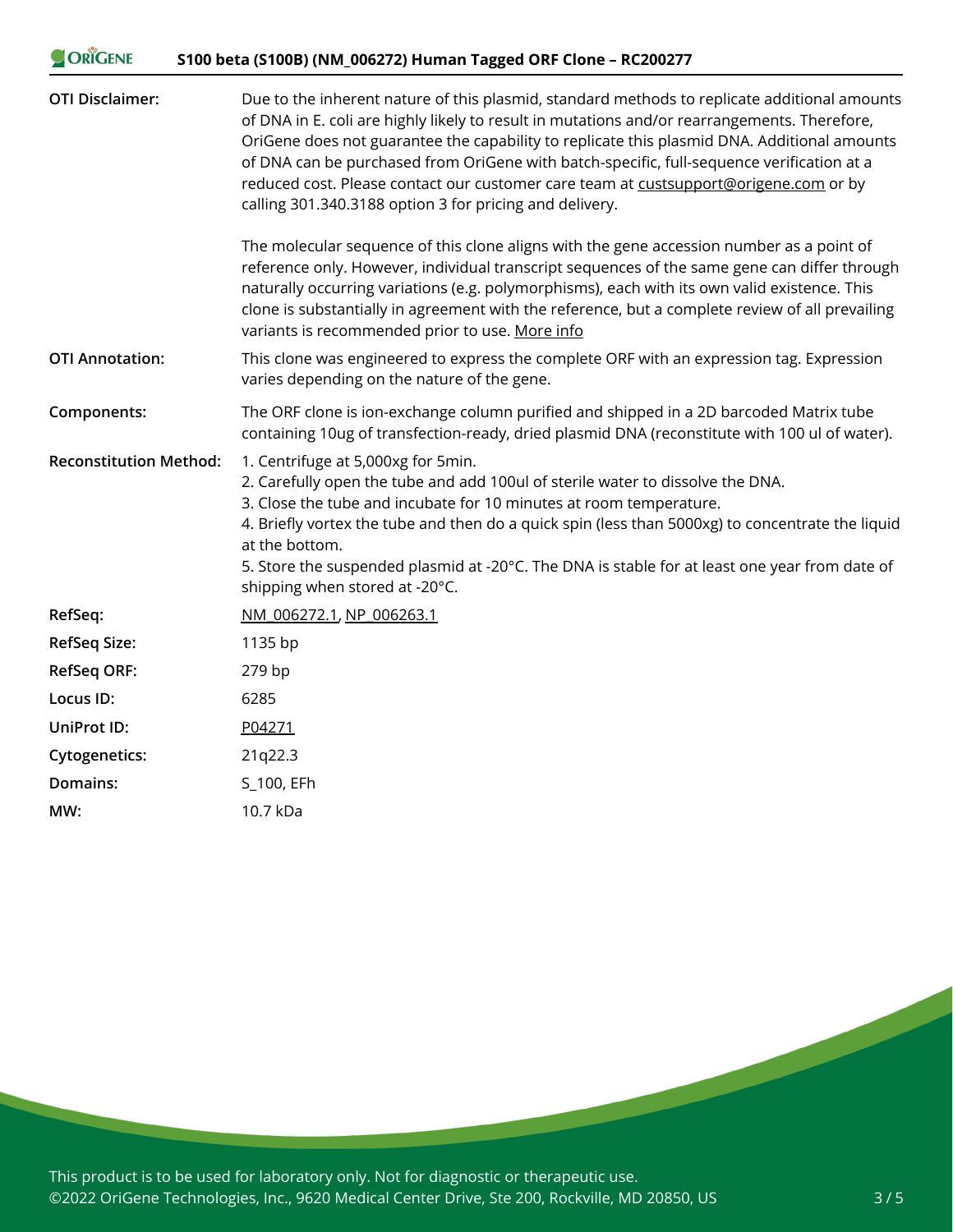#### **CORIGENE S100 beta (S100B) (NM\_006272) Human Tagged ORF Clone – RC200277**

**Gene Summary:** The protein encoded by this gene is a member of the S100 family of proteins containing 2 EFhand calcium-binding motifs. S100 proteins are localized in the cytoplasm and/or nucleus of a wide range of cells, and involved in the regulation of a number of cellular processes such as cell cycle progression and differentiation. S100 genes include at least 13 members which are located as a cluster on chromosome 1q21; however, this gene is located at 21q22.3. This protein may function in Neurite extension, proliferation of melanoma cells, stimulation of Ca2+ fluxes, inhibition of PKC-mediated phosphorylation, astrocytosis and axonal proliferation, and inhibition of microtubule assembly. Chromosomal rearrangements and altered expression of this gene have been implicated in several neurological, neoplastic, and other types of diseases, including Alzheimer's disease, Down's syndrome, epilepsy, amyotrophic lateral sclerosis, melanoma, and type I diabetes. [provided by RefSeq, Jul 2008]

#### **Product images:**



HEK293T cells were transfected with the pCMV6- ENTRY control (Cat# [PS100001], Left lane) or pCMV6-ENTRY S100B (Cat# RC200277, Right lane) cDNA for 48 hrs and lysed. Equivalent amounts of cell lysates (5 ug per lane) were separated by SDS-PAGE and immunoblotted with anti-S100B. (1:2000) (1:500) (Cat# [TA807235]). Positive lysates [LY416735] (100ug) and [LC416735] (20ug) can be purchased separately from OriGene.

Western blot validation of overexpression lysate (Cat# [LY416735]) using anti-DDK antibody (Cat# [TA50011-100]). Left: Cell lysates from untransfected HEK293T cells; Right: Cell lysates from HEK293T cells transfected with RC200277 using transfection reagent MegaTran 2.0 (Cat# [TT210002]).

This product is to be used for laboratory only. Not for diagnostic or therapeutic use. ©2022 OriGene Technologies, Inc., 9620 Medical Center Drive, Ste 200, Rockville, MD 20850, US